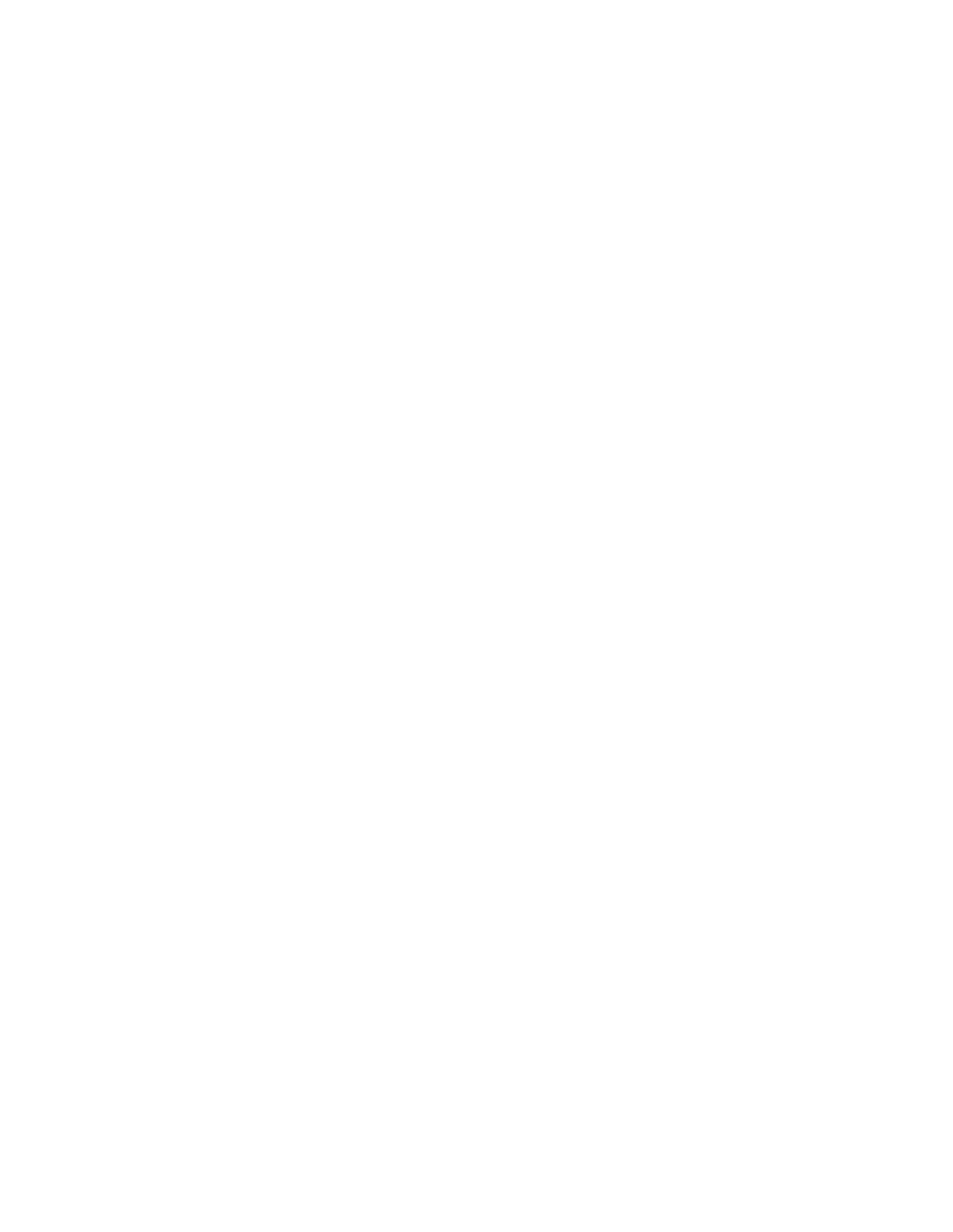# **BILL 19**

## **LAND ASSEMBLY PROJECT AREA ACT**

*(Assented to , 2009)* 

### *Table of Contents*

- Definitions
- Land Assembly Project Area
- Control, restriction and prohibitions
- Notice of project area orders and associated regulations
- Acquisition of land
- Obligations of person with interest in Project Area land
- Enforcement orders
- Service of enforcement order
- Joint and several liability
- Appeal of enforcement order
- Registration of orders
- Injunction re commission of offence
- Limitation on expropriation
- Offence
- Regulations
- Coming into force

HER MAJESTY, by and with the advice and consent of the Legislative Assembly of Alberta, enacts as follows:

#### **Definitions**

In this Act,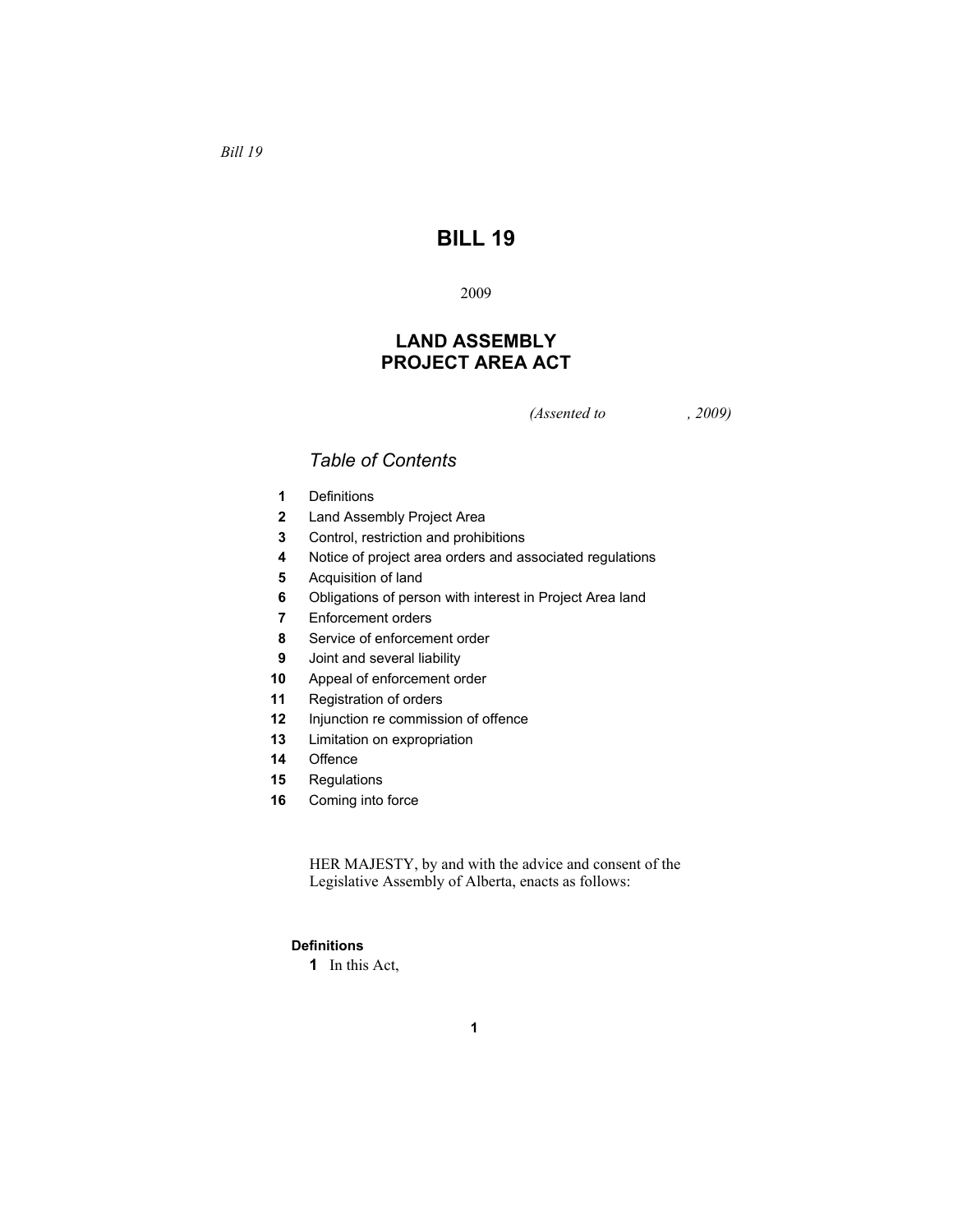- (a) "associated regulation" means a regulation made under section 3 that applies with respect to a project area order;
- (b) "bylaw" means a bylaw of a municipality;
- (c) "certificate of title" means the record of the title to land that is maintained by the Registrar;
- (d) "chief administrative officer" means
	- (i) the chief administrative officer of a city, town, village, summer village or municipal district,
	- (ii) the Deputy Minister of the Minister responsible for the *Municipal Government Act*, in the case of an improvement district, or
	- (iii) the Deputy Minister of the Minister responsible for the *Special Areas Act*, in the case of a special area;
- (e) "Minister" means the Minister determined under section 16 of the *Government Organization Act* as the Minister responsible for this Act;
- (f) "registered owner" means the person registered in a land titles office as the owner of the fee simple in the land;
- (g) "Project Area" means an area of land that has been designated as a Land Assembly Project Area under section  $2(1)$ ;
- (h) "project area order" means an order made under section  $2(1);$
- (i) "public project" means a public project referred to in section  $2(2)$ ;
- (j) "Registrar" means the Registrar of Land Titles.

#### **Land Assembly Project Area**

**2(1)** If in the opinion of the Lieutenant Governor in Council one or more areas of land are required for a public project and the land is intended to be acquired by the Crown over a period of time, the Lieutenant Governor in Council, on the recommendation of the Minister, may by order designate that area or those areas of land as a Land Assembly Project Area.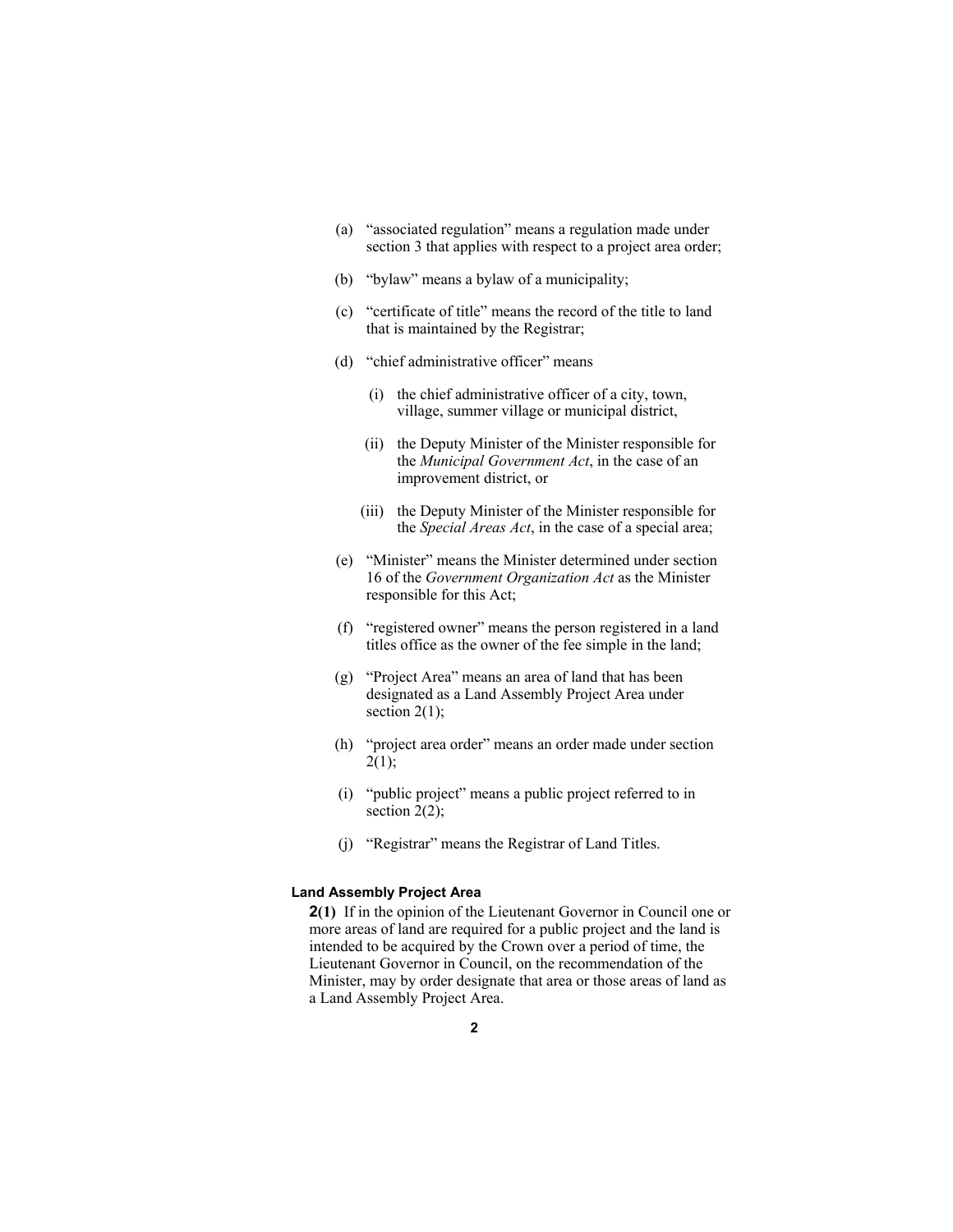**(2)** For the purpose of this Act and the regulations, a project is a public project if the project is any, or a combination of any, of the following:

- (a) a project related to the transportation of people or goods;
- (b) a project to confine to a corridor of land pipelines, pipes or other conduits, poles, towers, wires, cables, conductors or other devices, including any ancillary structures;
- (c) a project related to the conservation or management of water;
- (d) a project designated by the Lieutenant Governor in Council as a public project.

**(3)** The Lieutenant Governor in Council may not designate an area of land as a Project Area with respect to a public project unless the Minister

- (a) has prepared a plan, in accordance with the regulations, of the proposed project,
- (b) has made the plan of the proposed project available to the public in accordance with the regulations,
- (c) has provided the registered owners of land within the proposed Project Area with notice of the proposed project in accordance with the regulations, and
- (d) has consulted, in accordance with the regulations, with the registered owners of land within the proposed Project Area.

**(4)** Where a project area order is amended to add land to a Project Area that does not exceed the maximum amount of land determined under the regulations, subsection (3)(c) and (d) apply only to the registered owners of the land being added and of any land adjacent to the land being added.

**(5)** A Project Area shall not include any land within a Metis settlement.

#### **Control, restriction and prohibitions**

**3(1)** Notwithstanding any other Act or regulation, where the Lieutenant Governor in Council designates an area of land as a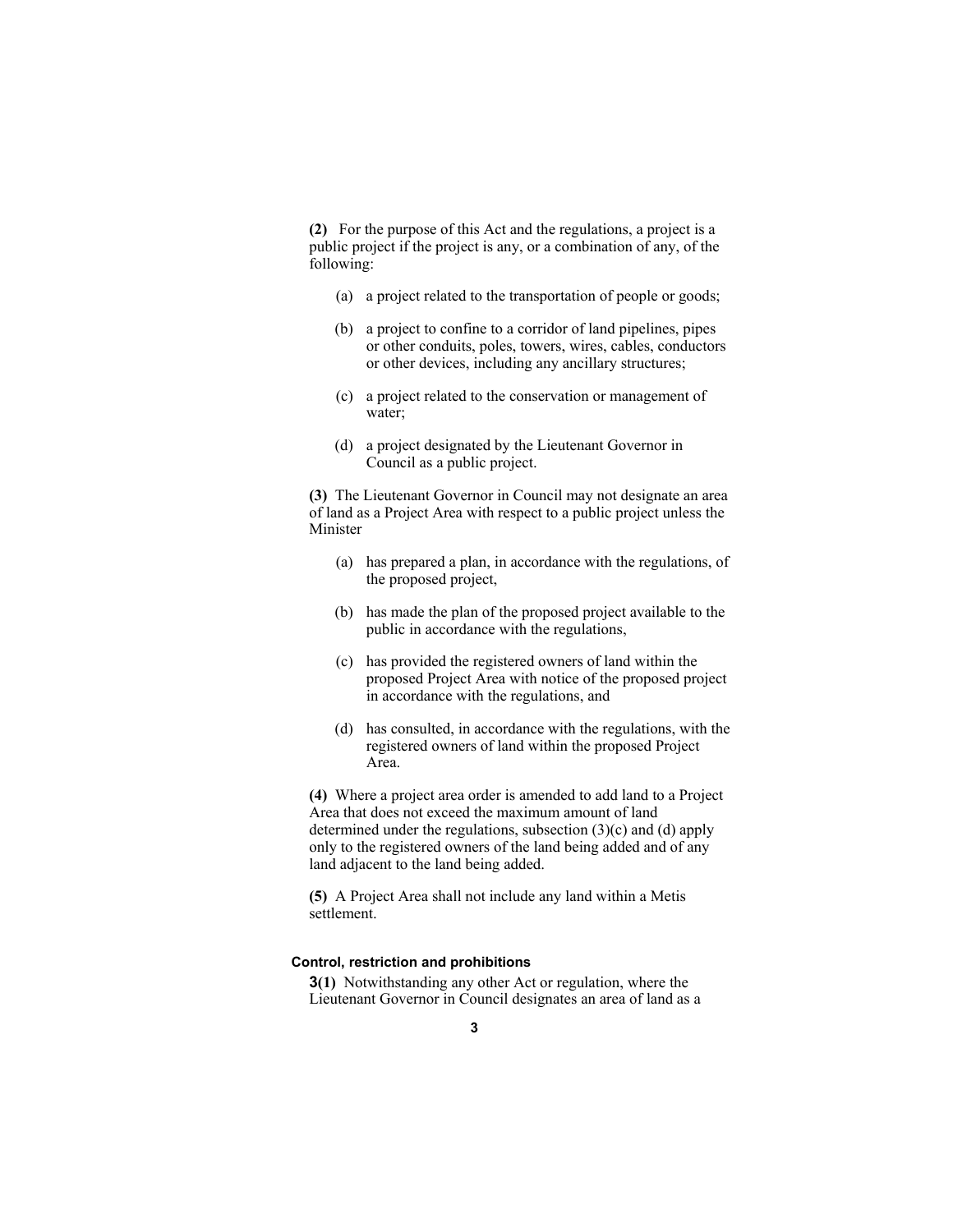Project Area, the Lieutenant Governor in Council may, with respect to the Project Area, make regulations

- (a) respecting the control, restriction, prohibition or approval of any kind of use, development or occupation of land in the Project Area;
- (b) authorizing the Minister to consent to or approve any particular kind of use, development or occupation of land in the Project Area or to exempt any particular kind of use, development or occupation of land from the operation of any provision in the regulations made pursuant to clause (a);
- (c) respecting the removal of any buildings, improvements, materials or animals from the Project Area, and respecting the payment of compensation by the Crown for any loss resulting from the removal;
- (d) respecting the control, restriction or prohibition of the exercise of any power referred to in the regulations by a Minister of the Crown, government official or government agency;
- (e) respecting the control, restriction, prohibition or approval of the dumping, deposit or emission within the Project Area of any substance referred to in the regulations;
- (f) making any or all of the provisions of the *Surface Rights Act* inapplicable to any Crown land in the Project Area;
- (g) respecting the prohibition, with respect to any Crown land in the Project Area, of any expropriation to which the *Expropriation Act* applies;
- (h) respecting any other matter or thing the Lieutenant Governor in Council considers necessary or incidental to the use, development or occupation of land in the Project Area.

**(2)** In subsection (1)(d), "government agency" means a corporation that is an agent of the Crown in right of Alberta, and any corporation, commission, board or other body empowered to perform quasi-judicial or governmental functions and whose members are appointed by an Act of the Legislature, the Lieutenant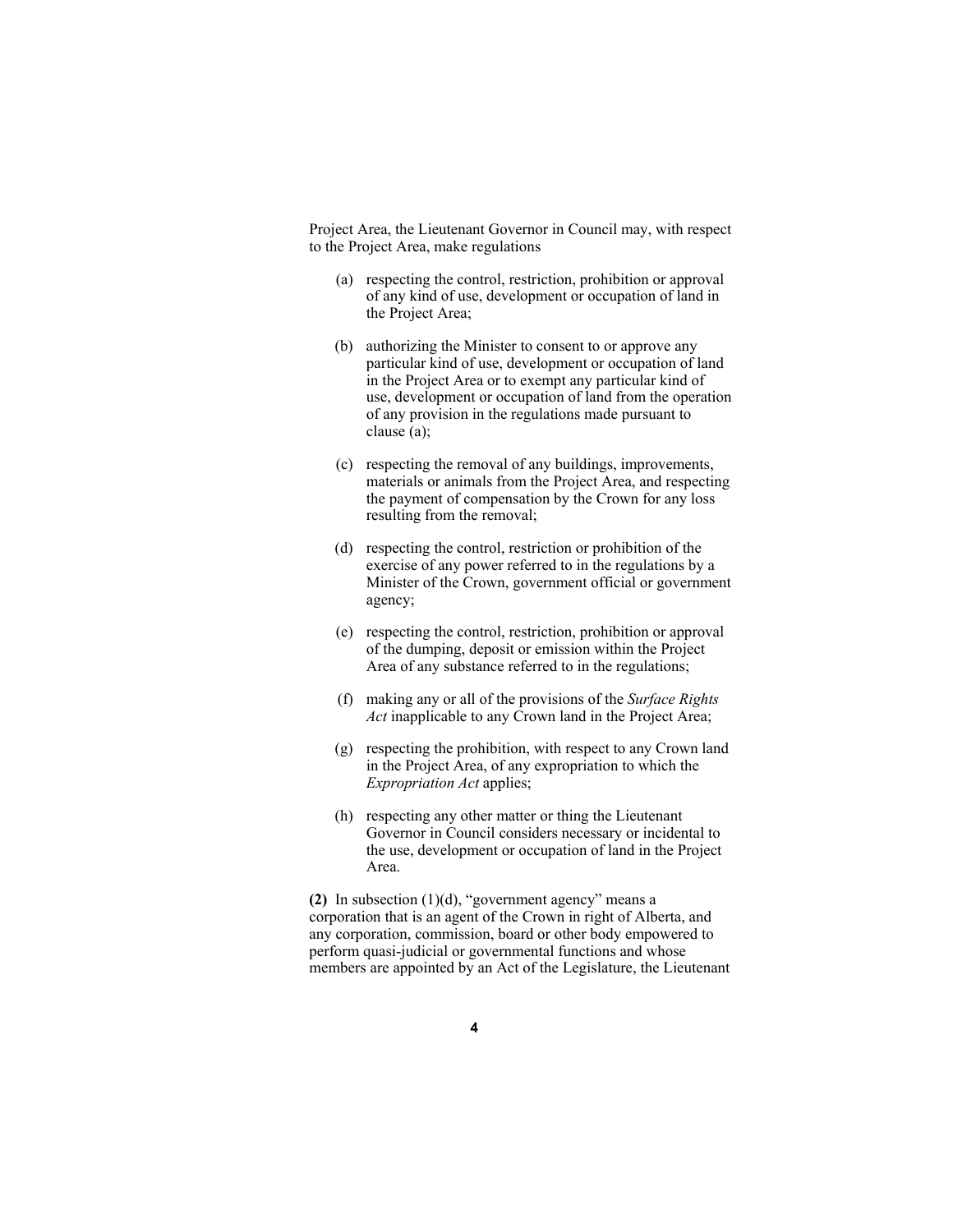Governor in Council or a Minister of the Crown or any combination of them.

**(3)** A regulation made under this section may apply to one or more Project Areas.

#### **Notice of project area orders and associated regulations**

**4(1)** The Minister

- (a) shall send a notice of the project area order and its associated regulation, together with a certified copy of the project area order and a certified copy of the associated regulation, to the chief administrative officer of each municipality which, or a part of which, is in the Project Area,
- (b) shall file a notice of the project area order and its associated regulation, together with a certified copy of the order and a certified copy of the associated regulation, with the Registrar and, on its being filed, the Registrar shall endorse a memorandum of the notice on each certificate of title pertaining to land within the Project Area, and
- (c) shall, in accordance with the regulations, send to each person shown on the certificate of title as having a subsisting estate or interest in land in the Project Area, at the last address shown for that person on the certificate of title, a notice of the project area order and its associated regulation, together with a copy of the project area order and a copy of the associated regulation.
- **(2)** If a project area order is amended or repealed,
	- (a) the Minister shall send a notice of the amending or repealing order, together with a certified copy of the amending order or repealing order, to the chief administrative officer to whom a notice of the project area order was sent under this section, and if the effect of the amending order is to include a further municipality or a part of a further municipality in the Project Area, to the chief administrative officer of that further municipality,
	- (b) the Minister shall file a notice of the amending or repealing order, together with a certified copy of the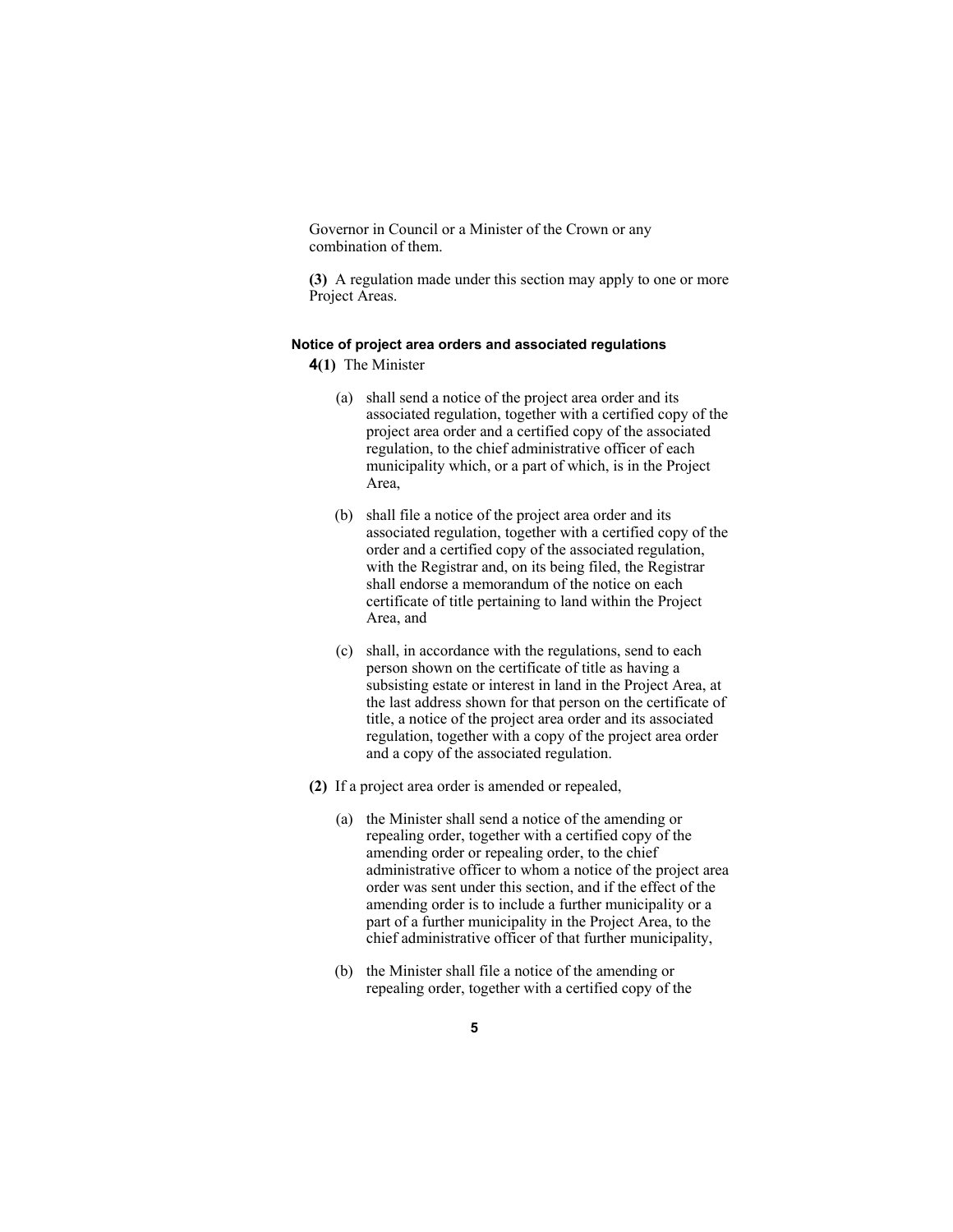amending order or repealing order, with the Registrar, and the Registrar shall, on receiving the Minister's notice,

- (i) in the case of an amending order,
	- (A) if the effect of the amending order is to remove land from a Project Area, cancel the memorandum of any previous notice under this subsection on each certificate of title pertaining to the land so removed, and
	- (B) if the effect of the amending order is to add land to a Project Area, endorse on each certificate of title pertaining to the land added a memorandum of any previous notice under this section and the notice under this subsection,

#### and

 (ii) in the case of a repealing order, cancel the memorandum of any previous notice under this subsection on each certificate of title pertaining to the land previously within the Project Area.

**(3)** When an associated regulation that applies with respect to a Project Area is amended or repealed, the Minister shall

- (a) send a notice of the amending or repealing regulation to the chief administrative officer of each municipality which, or a part of which, is in the Project Area, together with a certified copy of the amending or repealing regulation,
- (b) send a notice of the amending or repealing regulation to the Registrar, together with a certified copy of the amending or repealing regulation, and
- (c) send, in accordance with the regulations, to each person shown on the certificate of title as having a subsisting estate or interest in land in the Project Area, at the last address shown for that person on the certificate of title, a notice of the amending or repealing regulation, together with a copy of the amending or repealing regulation.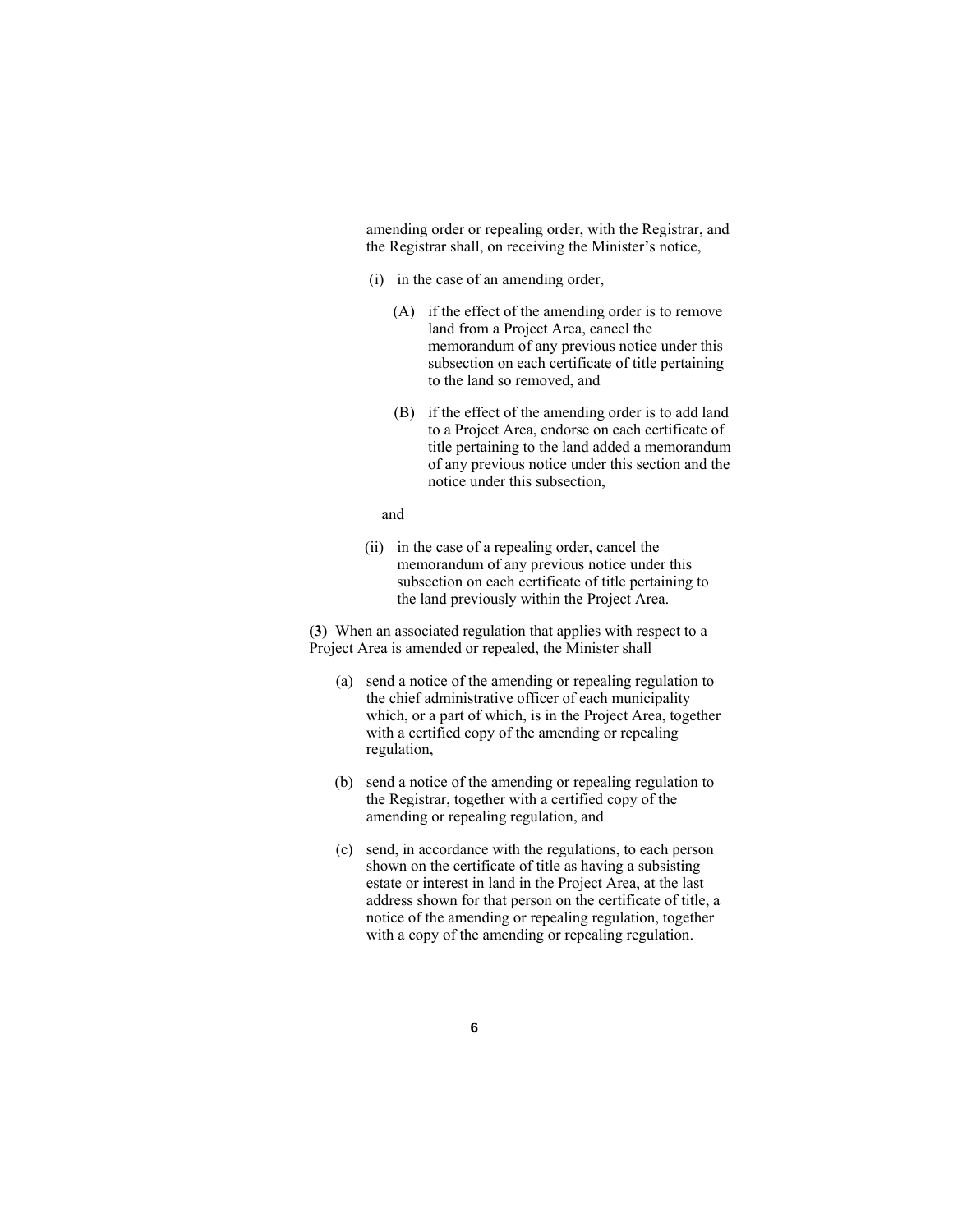**(4)** The validity or operation of a regulation referred to in this section is not dependent on the filing or sending of any notice or document under this section.

#### **Acquisition of land**

**5(1)** Land within a Project Area may be acquired by the Crown by purchase or expropriation.

**(2)** Land acquired under this section is under the administration of the Minister unless, before or after the acquisition, the Lieutenant Governor in Council directs that it is under the administration of some other Minister.

#### **Obligations of person with interest in Project Area land**

**6** A person who holds or acquires an estate or interest in land in a Project Area holds or acquires that estate or interest subject to this Act and the regulations.

#### **Enforcement orders**

**7(1)** Where, in the Minister's opinion, a person has contravened a regulation made under section 3, the Minister may serve that person with an enforcement order.

- **(2)** An enforcement order under subsection (1) may
	- (a) direct a person to cease the contravention specified in the order,
	- (b) direct a person to stop doing something, or to change the way in which the person is doing it,
	- (c) direct a person to take any action or measures the Minister considers necessary to remedy the contravention, including, without limitation, the following:
		- (i) the removal or demolition of a structure that has been erected or placed in contravention of the regulation;
		- (ii) the restoration of the land to the condition it was in before the contravention occurred,
	- (d) state a time within which the person must comply with the directions, and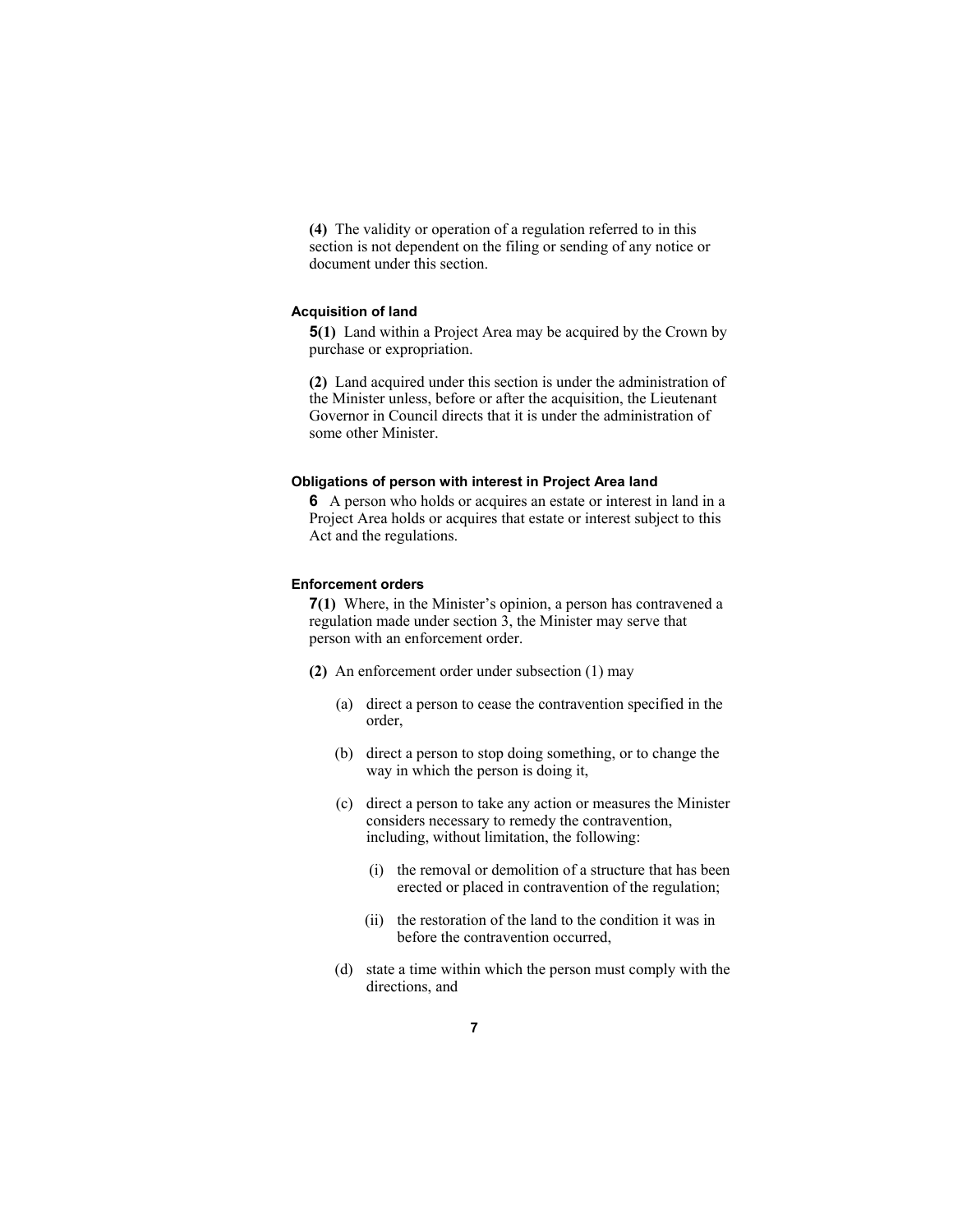(e) state that if the person does not comply with the directions within a specified time, the Minister will take the directed action or measures at the expense of the person.

**(3)** An enforcement order must contain the reasons for making it and, subject to section 8, must be served on the person to whom it is directed.

- **(4)** The Minister may, by order,
	- (a) amend a term or condition of, add a term or condition to or delete a term or condition from an enforcement order, or
	- (b) cancel an enforcement order.

**(5)** A copy of an order issued under subsection (4) must, subject to section 8, be served on the person to whom the original enforcement order is directed.

**(6)** An enforcement order may be filed with the clerk of the Court of Queen's Bench and, on being filed, is enforceable as if it were a judgment of the Court.

**(7)** If the person to whom an enforcement order is directed fails to comply with the enforcement order, the Minister may take whatever action or measures the Minister considers necessary to carry out the terms of the enforcement order, and the costs of the action or measures taken by the Minister shall be paid by that person.

**(8)** For the purposes of this section, the costs referred to in subsection (7) include, without limitation, any costs incurred in investigating and responding to

- (a) any matter to which the enforcement order relates, or
- (b) the failure to comply with the enforcement order.
- **(9)** Costs under this section are recoverable by the Crown
	- (a) in an action in debt against the person to whom the enforcement order is directed, or
	- (b) by order of the Minister directing any person who has purchased land from the person to whom the enforcement order is directed to pay to the Minister instead of to the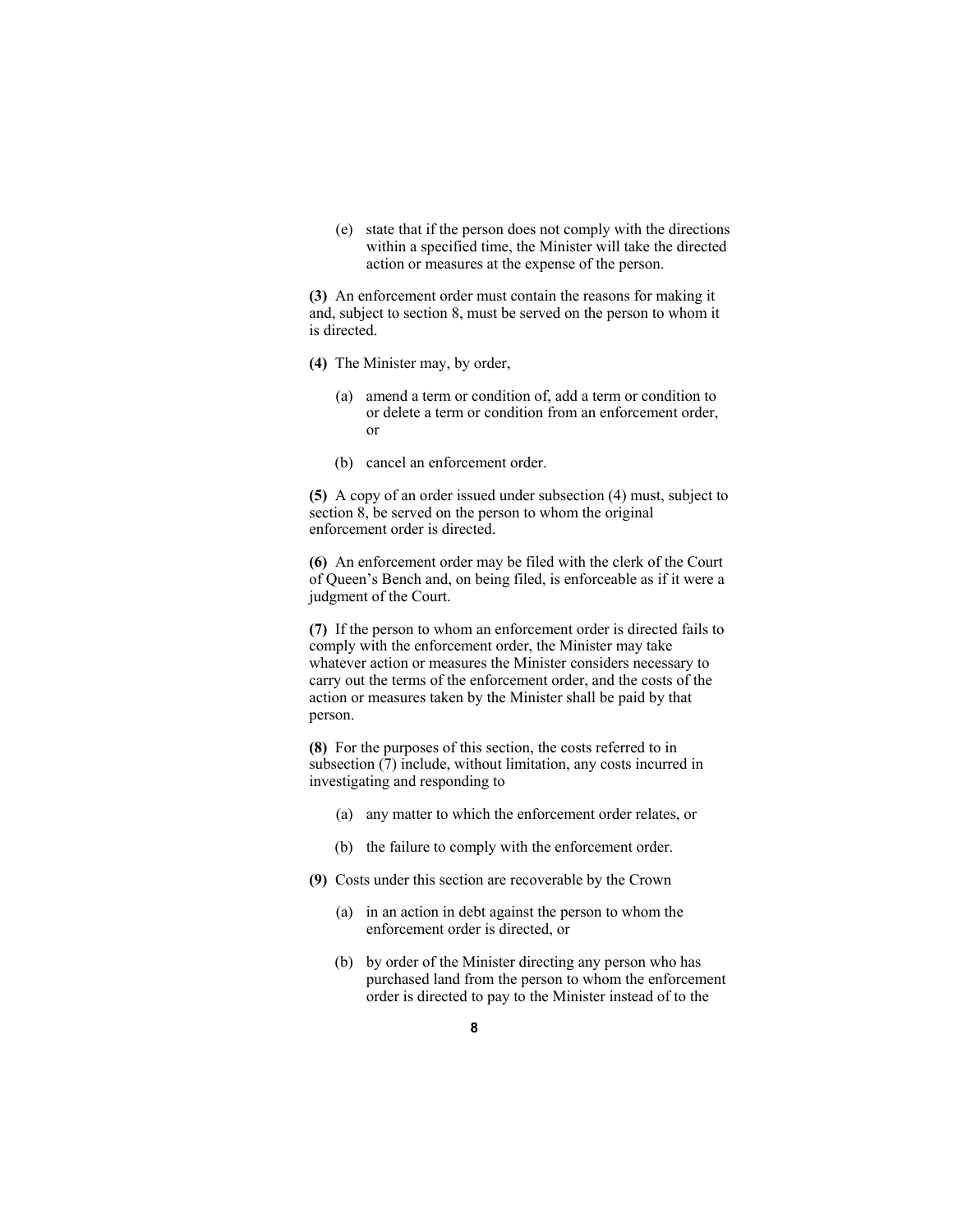vendor an amount not exceeding the amount owing in respect of the costs.

**(10)** A purchaser who pays an amount to the Minister under subsection (9)(b) is discharged from any obligation to pay that amount to the vendor.

#### **Service of enforcement order**

**8(1)** An enforcement order under section 7 is sufficiently served if it is

- (a) personally served on the person to whom it is directed,
- (b) sent by mail addressed to the person to whom it is directed at the last known address for that person, or
- (c) in the case of a registered owner of land, sent by mail to the address for the registered owner shown on the certificate of title.

**(2)** If an enforcement order under section 7 cannot be served in accordance with subsection (1), a person designated by the Minister may apply to a judge of the Court of Queen's Bench, in person or by telecommunication, for an order for substitutional service.

**(3)** An application for substitutional service is to be supported by evidence setting out why the order cannot be served in accordance with subsection (1) and proposing a method of service that is likely to bring notice of the enforcement order to the person who is to be served.

**(4)** In making a substitutional service order, the judge shall direct, on any terms that the judge considers appropriate, any one or more of the following methods of substitutional service that the judge is satisfied is likely to bring notice of the order to the person who is to be served:

- (a) serving a member of the person's family or another person who is able to bring the enforcement order to the person's attention;
- (b) serving a person with whom the person resides or leaving the enforcement order at the place where the person resides;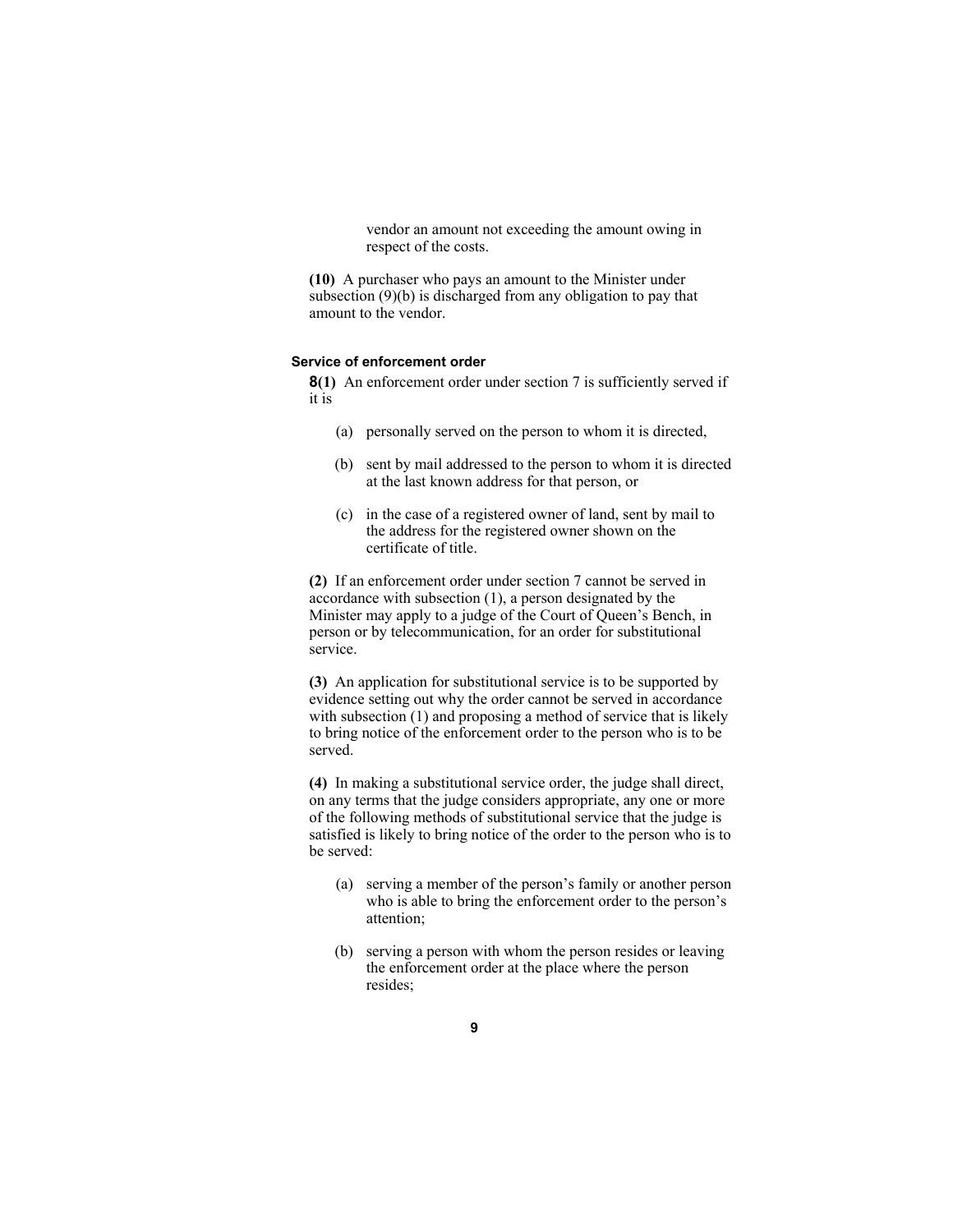- (c) posting the enforcement order in a public place;
- (d) publishing the enforcement order in a newspaper;
- (e) sending the enforcement order by electronic mail to the person's e-mail address;
- (f) any other method the judge considers appropriate.

#### **Joint and several liability**

**9** Where an enforcement order is issued to more than one person, all persons named in the order are jointly responsible for carrying out the terms of the order and are jointly and severally liable for payment of the costs referred to in section 7.

#### **Appeal of enforcement order**

**10(1)** A person to whom an enforcement order is directed with respect to a matter under section 7(2)(a) or (b) may appeal the enforcement order to an appeal body referred to in or established under the regulations.

**(2)** A notice of appeal must be submitted not later than 7 days after receipt of a copy of the enforcement order, but the appeal body may, on application made before or after the expiry of that period, extend that period where the appeal body is of the opinion that there are sufficient grounds to do so.

**(3)** Subject to subsection (4), submitting a notice of appeal does not operate to stay the enforcement order.

**(4)** The appeal body may, on the application of a party to a proceeding before the appeal body, stay an enforcement order in respect of which a notice of appeal has been submitted.

**(5)** Where an application for a stay relates to the issuing of an enforcement order and is made by the person to whom the order is directed, the appeal body may, if it is of the opinion that an immediate and significant adverse effect may result if certain terms and conditions of the order are not carried out,

 (a) order the Minister to take whatever action or measures the Minister considers to be necessary to carry out those terms and conditions and to determine the costs of doing so, and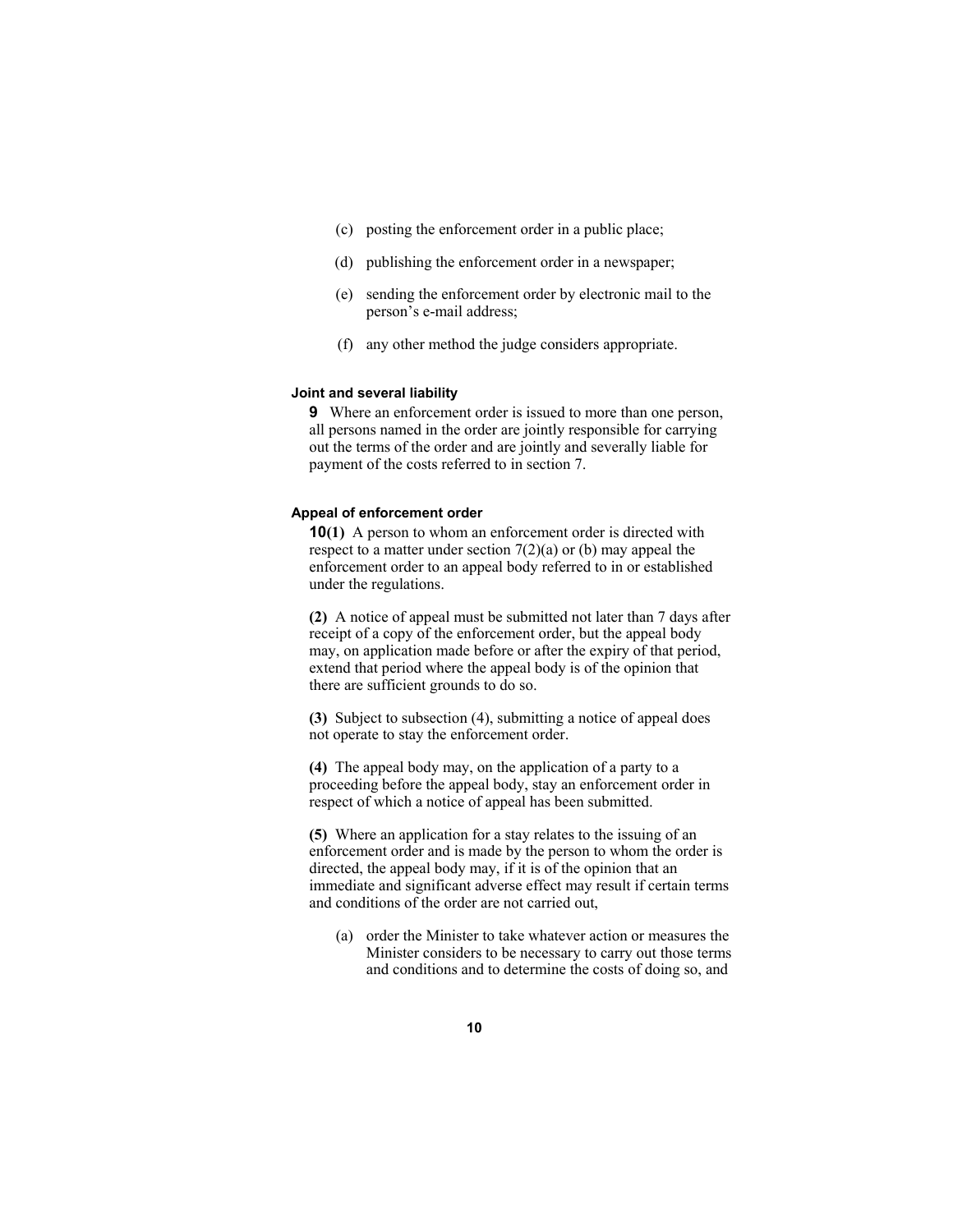(b) order the person to whom the order is directed to provide security in accordance with the regulations in the form and amount the appeal body considers necessary to cover the costs referred to in clause (a).

#### **Registration of orders**

**11(1)** The Minister may submit a certified copy of an enforcement order to the Registrar.

**(2)** On receiving a certified copy of an enforcement order under subsection (1), the Registrar shall endorse a memorandum of the order on the certificate of title to the land to which the order relates.

**(3)** Notwithstanding any other Act, an endorsement under this section does not lapse and shall not be cancelled except on the receipt by the Registrar of a notice in writing from the Minister requesting the cancellation.

**(4)** On the making of an endorsement under this section, the Minister shall notify in writing the registered owner of the land to which the enforcement order relates and all other persons who have a subsisting estate or interest in the land.

#### **Injunction re commission of offence**

**12(1)** Where, on the application of the Minister, it appears to the Court of Queen's Bench that a person has done, is doing or is about to do any act or thing constituting or directed toward the commission of an offence under this Act, the Court may issue an injunction ordering any person named in the application

- (a) to refrain from doing that act or thing, or
- (b) to do any act or thing that it appears to the Court may prevent the commission of an offence under this Act or the regulations.

**(2)** At least 48 hours' notice of the application must be given to the party or parties named in the application unless the Court is of the opinion that the urgency of the situation is such that giving notice would not be in the public interest.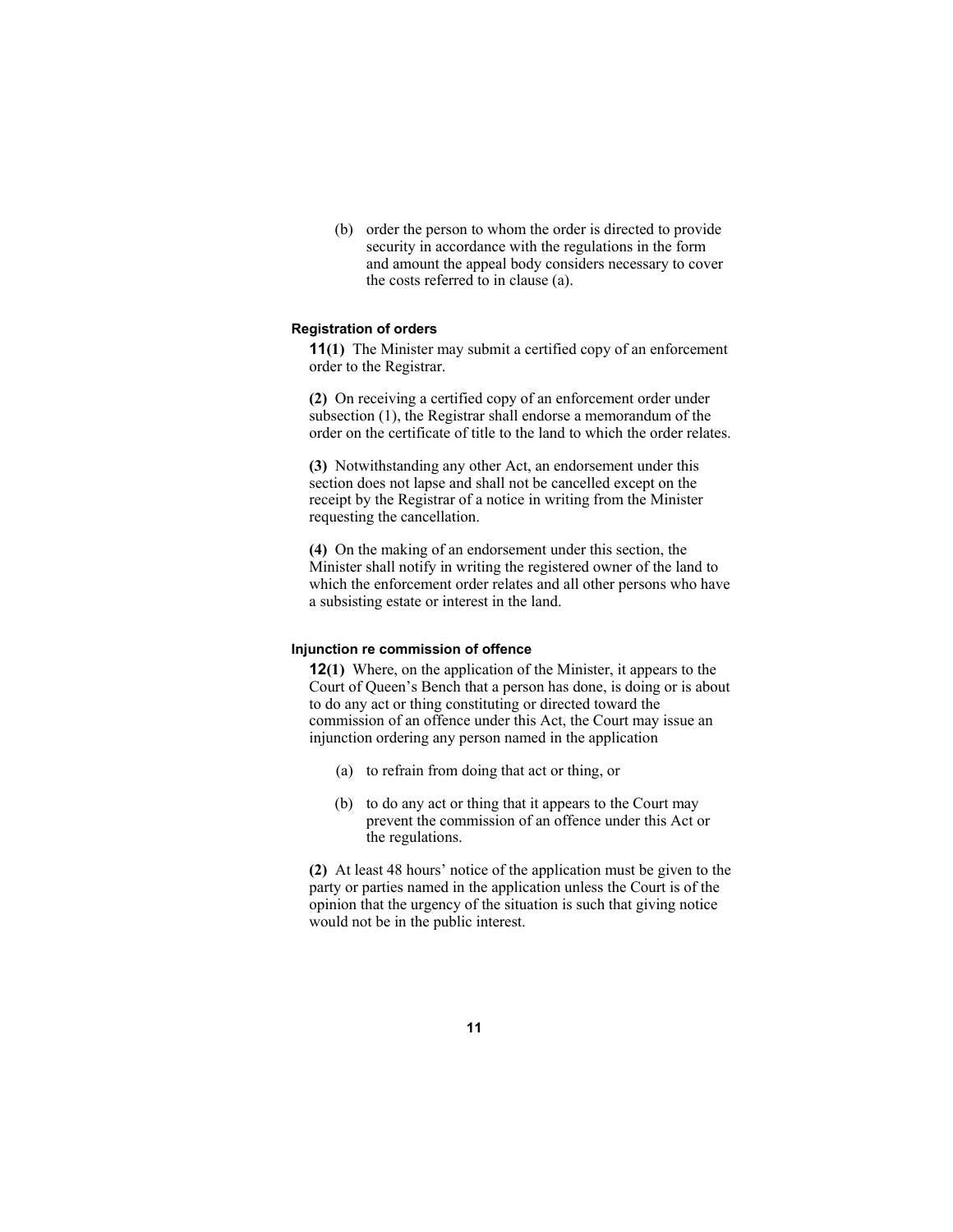#### **Limitation on expropriation**

**13** Nothing done or omitted to be done in accordance with this Act or the regulations made under it constitutes an expropriation for the purposes of the *Expropriation Act* or otherwise at law.

#### **Offence**

**14(1)** A person who contravenes an enforcement order under section 7 is guilty of an offence and liable,

- (a) in the case of an individual, to a fine of not more than \$100 000 or to imprisonment for a period of not more than 2 years, or to both a fine and imprisonment, or
- (b) in the case of a corporation, to a fine of not more than \$1 000 000.

**(2)** No person shall be convicted of an offence under subsection (1) if that person establishes on the balance of probabilities that the person took all reasonable steps to prevent commission of the offence.

**(3)** A prosecution under this Act may not be commenced later than 2 years after the date on which the offence was committed.

#### **Regulations**

**15** The Lieutenant Governor in Council may make regulations

- (a) respecting the contents and form of plans of proposed projects;
- (b) respecting the manner in which the plan of a proposed project is to be made available to the public under section  $2(3)(b)$ ;
- (c) respecting the manner in which notice under section  $2(3)(c)$  is to be given;
- (d) respecting the manner in which consultation under section  $2(3)(d)$  is to be conducted;
- (e) determining the maximum amount of land for the purpose of section  $2(4)$ ;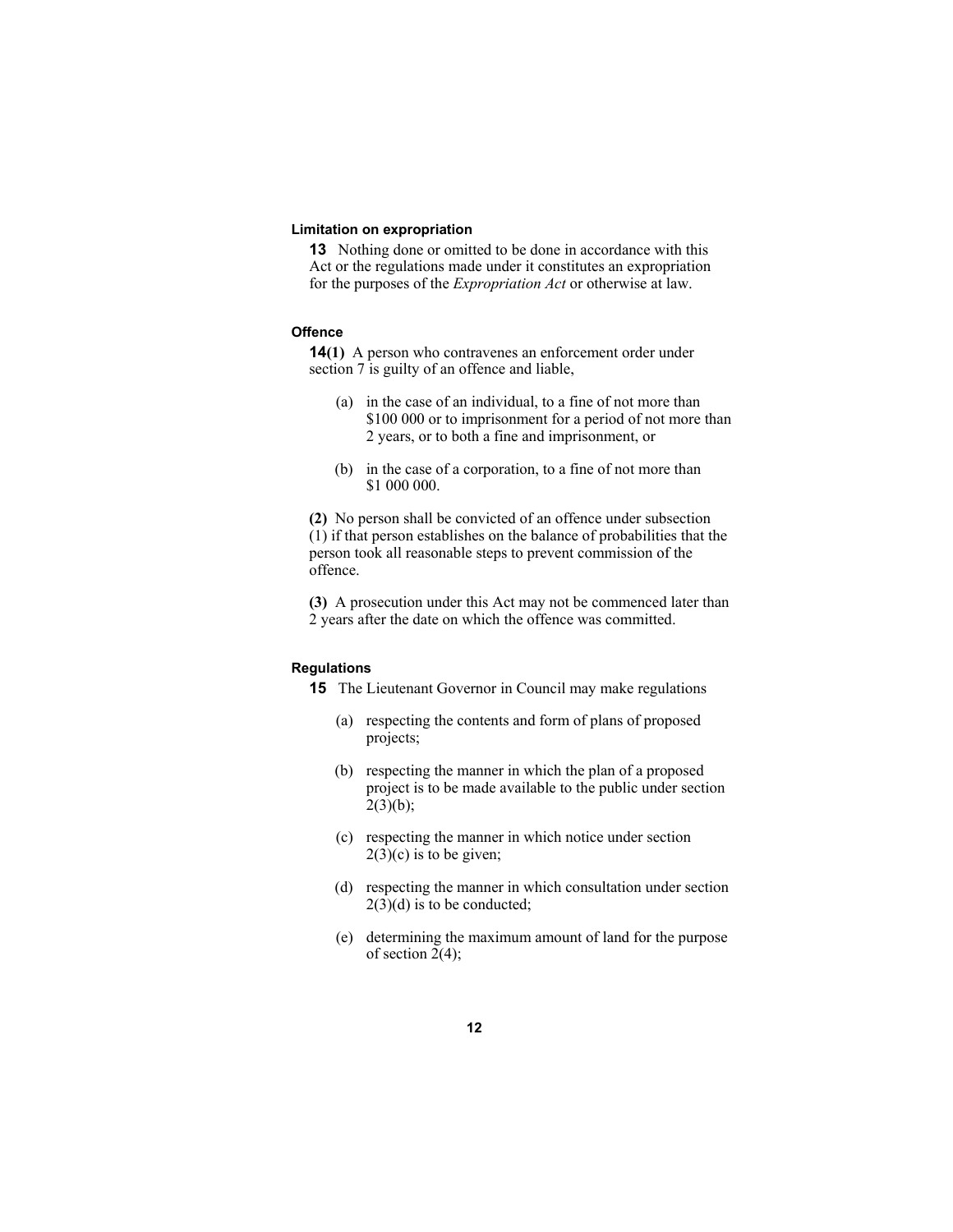- (f) authorizing the Minister to expropriate on behalf of the Crown any estate or interest in land if the Minister considers it necessary to do so for the purpose of enforcing or carrying out the provisions of this Act or the regulations or an enforcement order under this Act;
- (g) designating a body as the appeal body for the purposes of this Act or respecting the establishment of an appeal body for the purposes of this Act;
- (h) respecting the form and contents of a notice of appeal;
- (i) respecting the conduct of proceedings before the appeal body;
- (j) respecting the security required for the purpose of section  $10(5)(b)$ ;
- (k) prescribing, with respect to any provision of any regulation under this Act, that its contravention constitutes an offence;
- (l) prescribing penalties for offences against any regulations under this Act;
- (m) respecting any other matter or thing the Lieutenant Governor in Council considers necessary or incidental to the carrying out of this Act or the regulations.

#### **Coming into force**

**16** This Act comes into force on Proclamation.